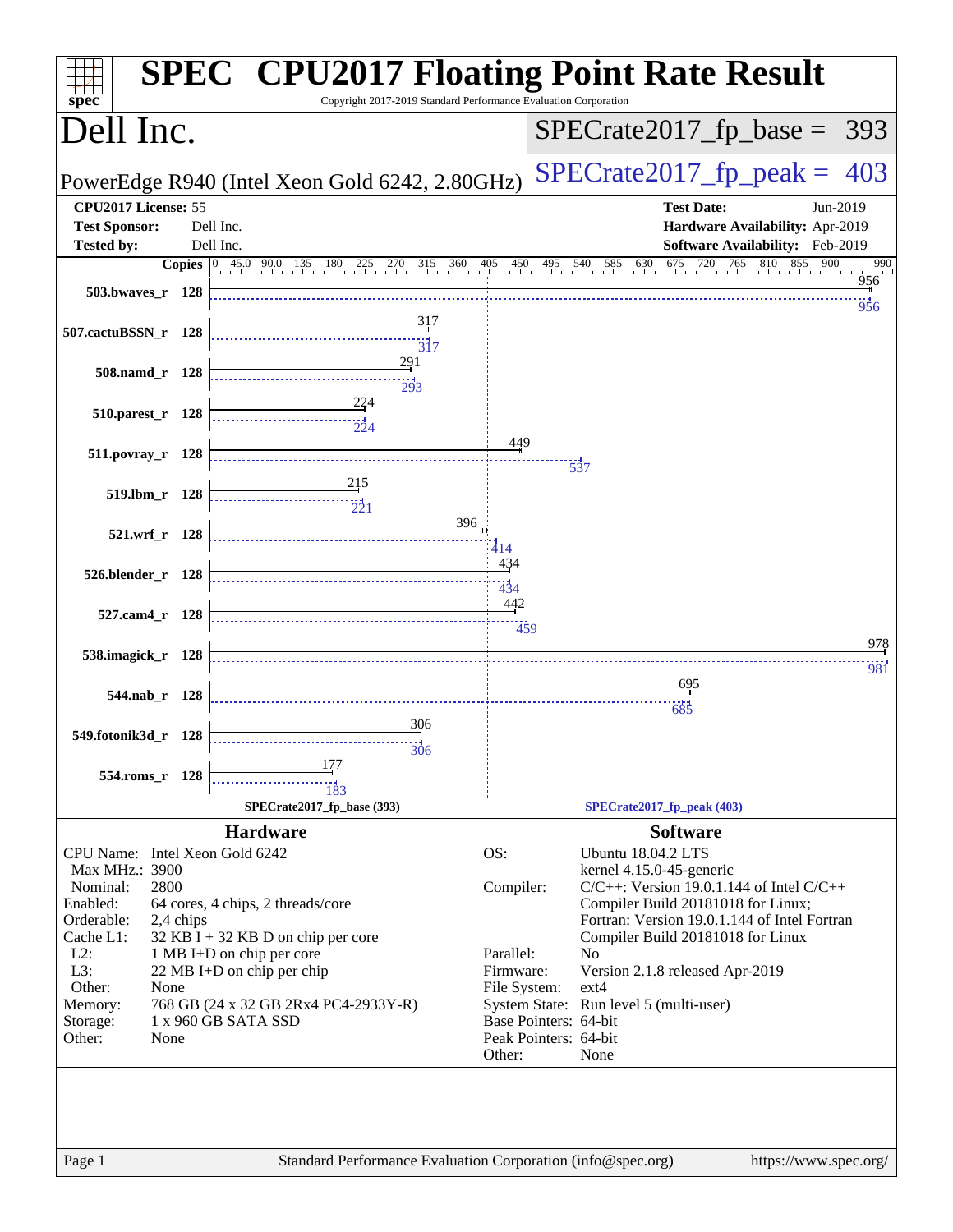| <b>SPEC CPU2017 Floating Point Rate Result</b>                                                           |               |                |       |                |              |                |       |               |                |              |                                        |              |                |              |
|----------------------------------------------------------------------------------------------------------|---------------|----------------|-------|----------------|--------------|----------------|-------|---------------|----------------|--------------|----------------------------------------|--------------|----------------|--------------|
| Copyright 2017-2019 Standard Performance Evaluation Corporation<br>$spec^*$                              |               |                |       |                |              |                |       |               |                |              |                                        |              |                |              |
|                                                                                                          | Dell Inc.     |                |       |                |              |                |       |               |                |              | $SPECTate2017_fp\_base = 393$          |              |                |              |
| $SPECTate2017$ _fp_peak = 403<br>PowerEdge R940 (Intel Xeon Gold 6242, 2.80GHz)                          |               |                |       |                |              |                |       |               |                |              |                                        |              |                |              |
| CPU2017 License: 55<br>Jun-2019<br><b>Test Date:</b>                                                     |               |                |       |                |              |                |       |               |                |              |                                        |              |                |              |
| <b>Test Sponsor:</b>                                                                                     | Dell Inc.     |                |       |                |              |                |       |               |                |              | Hardware Availability: Apr-2019        |              |                |              |
| <b>Tested by:</b>                                                                                        | Dell Inc.     |                |       |                |              |                |       |               |                |              | <b>Software Availability:</b> Feb-2019 |              |                |              |
| <b>Results Table</b>                                                                                     |               |                |       |                |              |                |       |               |                |              |                                        |              |                |              |
|                                                                                                          |               |                |       | <b>Base</b>    |              |                |       |               |                |              | <b>Peak</b>                            |              |                |              |
| <b>Benchmark</b>                                                                                         | <b>Copies</b> | <b>Seconds</b> | Ratio | <b>Seconds</b> | <b>Ratio</b> | <b>Seconds</b> | Ratio | <b>Copies</b> | <b>Seconds</b> | <b>Ratio</b> | <b>Seconds</b>                         | <b>Ratio</b> | <b>Seconds</b> | <b>Ratio</b> |
| 503.bwaves_r                                                                                             | 128           | 1343           | 956   | 1338           | 959          |                |       | 128           | 1341           | 957          | 1343                                   | 956          |                |              |
| 507.cactuBSSN_r                                                                                          | 128           | 512            | 317   | 511            | 317          |                |       | 128           | 510            | 318          | 510                                    | 317          |                |              |
| 508.namd_r                                                                                               | 128           | 417            | 292   | 418            | 291          |                |       | 128           | 411            | 296          | 415                                    | 293          |                |              |
| 510.parest_r                                                                                             | 128           | 1496           | 224   | 1490           | 225          |                |       | 128           | 1491           | 225          | 1493                                   | 224          |                |              |
| 511.povray_r                                                                                             | 128           | 665            | 449   | 663            | 451          |                |       | 128           | 557            | 537          | 555                                    | 538          |                |              |
| 519.lbm r                                                                                                | 128           | 627            | 215   | 627            | 215          |                |       | 128           | 610            | 221          | 611                                    | 221          |                |              |
| 521.wrf                                                                                                  | 128           | 716            | 401   | 724            | 396          |                |       | 128           | 693            | 414          | 691                                    | 415          |                |              |
| 526.blender_r                                                                                            | 128           | 449            | 434   | 449            | 434          |                |       | 128           | 449            | 435          | 449                                    | 434          |                |              |
| 527.cam4_r                                                                                               | 128           | 506            | 442   | 507            | 442          |                |       | 128           | 487            | 460          | 487                                    | 459          |                |              |
| 538.imagick_r                                                                                            | 128           | 325            | 979   | 326            | 978          |                |       | 128           | 325            | 981          | 324                                    | 983          |                |              |
| 544.nab_r                                                                                                | 128           | 310            | 695   | 309            | 697          |                |       | 128           | 314            | 685          | 310                                    | 695          |                |              |
| 549.fotonik3d_r                                                                                          | 128           | 1629           | 306   | 1628           | 306          |                |       | 128           | 1628           | 306          | 1624                                   | 307          |                |              |
| 554.roms_r                                                                                               | 128           | 1147           | 177   | 1147           | 177          |                |       | 128           | 1109           | 183          | 1107                                   | 184          |                |              |
| $SPECrate2017_fp\_base =$                                                                                |               |                | 393   |                |              |                |       |               |                |              |                                        |              |                |              |
| $SPECrate2017_fp_peak =$                                                                                 |               |                | 403   |                |              |                |       |               |                |              |                                        |              |                |              |
| Results appear in the order in which they were run. Bold underlined text indicates a median measurement. |               |                |       |                |              |                |       |               |                |              |                                        |              |                |              |
| <b>Submit Notes</b>                                                                                      |               |                |       |                |              |                |       |               |                |              |                                        |              |                |              |

 The numactl mechanism was used to bind copies to processors. The config file option 'submit' was used to generate numactl commands to bind each copy to a specific processor. For details, please see the config file.

### **[Operating System Notes](http://www.spec.org/auto/cpu2017/Docs/result-fields.html#OperatingSystemNotes)**

Stack size set to unlimited using "ulimit -s unlimited"

### **[General Notes](http://www.spec.org/auto/cpu2017/Docs/result-fields.html#GeneralNotes)**

Environment variables set by runcpu before the start of the run: LD\_LIBRARY\_PATH = "/home/cpu2017/lib/ia32:/home/cpu2017/lib/intel64"

 Binaries compiled on a system with 1x Intel Core i9-7900X CPU + 32GB RAM memory using Redhat Enterprise Linux 7.5 NA: The test sponsor attests, as of date of publication, that CVE-2017-5754 (Meltdown) is mitigated in the system as tested and documented. Yes: The test sponsor attests, as of date of publication, that CVE-2017-5753 (Spectre variant 1) is mitigated in the system as tested and documented. Yes: The test sponsor attests, as of date of publication, that CVE-2017-5715 (Spectre variant 2) is mitigated in the system as tested and documented. Transparent Huge Pages enabled by default

**(Continued on next page)**

| Page 2 | Standard Performance Evaluation Corporation (info@spec.org) | https://www.spec.org/ |
|--------|-------------------------------------------------------------|-----------------------|
|        |                                                             |                       |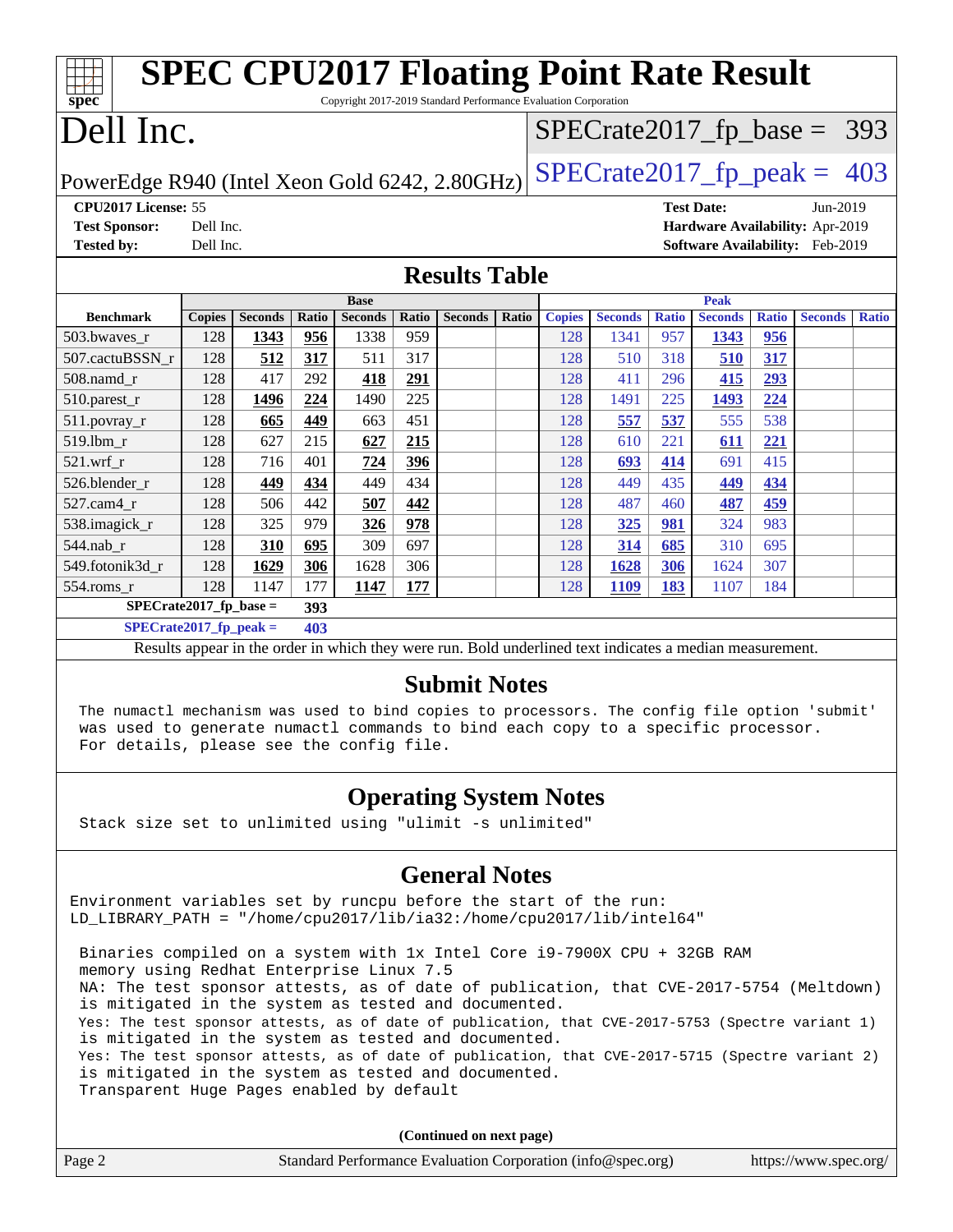| <b>SPEC CPU2017 Floating Point Rate Result</b><br>Copyright 2017-2019 Standard Performance Evaluation Corporation<br>spec <sup>®</sup>                                                                                                                                                                                                                                                                                                                                                                                                                                                                                                                                                                                                                                                                                                                                                                                                                                                                                                                                                                                                                                                                                                                                                                                                                                                                                                                                                |                                                                    |
|---------------------------------------------------------------------------------------------------------------------------------------------------------------------------------------------------------------------------------------------------------------------------------------------------------------------------------------------------------------------------------------------------------------------------------------------------------------------------------------------------------------------------------------------------------------------------------------------------------------------------------------------------------------------------------------------------------------------------------------------------------------------------------------------------------------------------------------------------------------------------------------------------------------------------------------------------------------------------------------------------------------------------------------------------------------------------------------------------------------------------------------------------------------------------------------------------------------------------------------------------------------------------------------------------------------------------------------------------------------------------------------------------------------------------------------------------------------------------------------|--------------------------------------------------------------------|
| Dell Inc.                                                                                                                                                                                                                                                                                                                                                                                                                                                                                                                                                                                                                                                                                                                                                                                                                                                                                                                                                                                                                                                                                                                                                                                                                                                                                                                                                                                                                                                                             | $SPECrate2017_fp\_base = 393$                                      |
| PowerEdge R940 (Intel Xeon Gold 6242, 2.80GHz)                                                                                                                                                                                                                                                                                                                                                                                                                                                                                                                                                                                                                                                                                                                                                                                                                                                                                                                                                                                                                                                                                                                                                                                                                                                                                                                                                                                                                                        | $SPECrate2017_fp\_peak = 403$                                      |
| CPU2017 License: 55                                                                                                                                                                                                                                                                                                                                                                                                                                                                                                                                                                                                                                                                                                                                                                                                                                                                                                                                                                                                                                                                                                                                                                                                                                                                                                                                                                                                                                                                   | <b>Test Date:</b><br>Jun-2019                                      |
| <b>Test Sponsor:</b><br>Dell Inc.<br>Dell Inc.<br><b>Tested by:</b>                                                                                                                                                                                                                                                                                                                                                                                                                                                                                                                                                                                                                                                                                                                                                                                                                                                                                                                                                                                                                                                                                                                                                                                                                                                                                                                                                                                                                   | Hardware Availability: Apr-2019<br>Software Availability: Feb-2019 |
| <b>General Notes (Continued)</b>                                                                                                                                                                                                                                                                                                                                                                                                                                                                                                                                                                                                                                                                                                                                                                                                                                                                                                                                                                                                                                                                                                                                                                                                                                                                                                                                                                                                                                                      |                                                                    |
| Prior to runcpu invocation<br>Filesystem page cache synced and cleared with:<br>sync $i$ echo $3$<br>/proc/sys/vm/drop_caches<br>runcpu command invoked through numactl i.e.:<br>numactl --interleave=all runcpu <etc></etc>                                                                                                                                                                                                                                                                                                                                                                                                                                                                                                                                                                                                                                                                                                                                                                                                                                                                                                                                                                                                                                                                                                                                                                                                                                                          |                                                                    |
| <b>Platform Notes</b>                                                                                                                                                                                                                                                                                                                                                                                                                                                                                                                                                                                                                                                                                                                                                                                                                                                                                                                                                                                                                                                                                                                                                                                                                                                                                                                                                                                                                                                                 |                                                                    |
| BIOS settings:<br>ADDDC setting disabled<br>Sub NUMA Cluster enabled<br>Virtualization Technology disabled<br>DCU Streamer Prefetcher disabled<br>System Profile set to Custom<br>CPU Performance set to Maximum Performance<br>C States set to Autonomous<br>C1E disabled<br>Uncore Frequency set to Dynamic<br>Energy Efficiency Policy set to Performance<br>Memory Patrol Scrub disabled<br>Logical Processor enabled<br>CPU Interconnect Bus Link Power Management disabled<br>PCI ASPM L1 Link Power Management disabled<br>Sysinfo program /home/cpu2017/bin/sysinfo<br>Rev: r5974 of 2018-05-19 9bcde8f2999c33d61f64985e45859ea9<br>running on intel-sut Tue Jun 25 21:45:47 2019<br>SUT (System Under Test) info as seen by some common utilities.<br>For more information on this section, see<br>https://www.spec.org/cpu2017/Docs/config.html#sysinfo<br>From /proc/cpuinfo<br>model name : Intel(R) Xeon(R) Gold 6242 CPU @ 2.80GHz<br>4 "physical id"s (chips)<br>128 "processors"<br>cores, siblings (Caution: counting these is hw and system dependent. The following<br>excerpts from /proc/cpuinfo might not be reliable. Use with caution.)<br>cpu cores : 16<br>siblings : 32<br>physical 0: cores 0 1 2 3 4 5 6 7 8 9 10 11 12 13 14 15<br>physical 1: cores 0 1 2 3 4 5 6 7 8 9 10 11 12 13 14 15<br>physical 2: cores 0 1 2 3 4 5 6 7 8 9 10 11 12 13 14 15<br>physical 3: cores 0 1 2 3 4 5 6 7 8 9 10 11 12 13 14 15<br>From 1scpu:<br>Architecture: x86_64 |                                                                    |
| (Continued on next page)                                                                                                                                                                                                                                                                                                                                                                                                                                                                                                                                                                                                                                                                                                                                                                                                                                                                                                                                                                                                                                                                                                                                                                                                                                                                                                                                                                                                                                                              |                                                                    |
| Page 3<br>Standard Performance Evaluation Corporation (info@spec.org)                                                                                                                                                                                                                                                                                                                                                                                                                                                                                                                                                                                                                                                                                                                                                                                                                                                                                                                                                                                                                                                                                                                                                                                                                                                                                                                                                                                                                 | https://www.spec.org/                                              |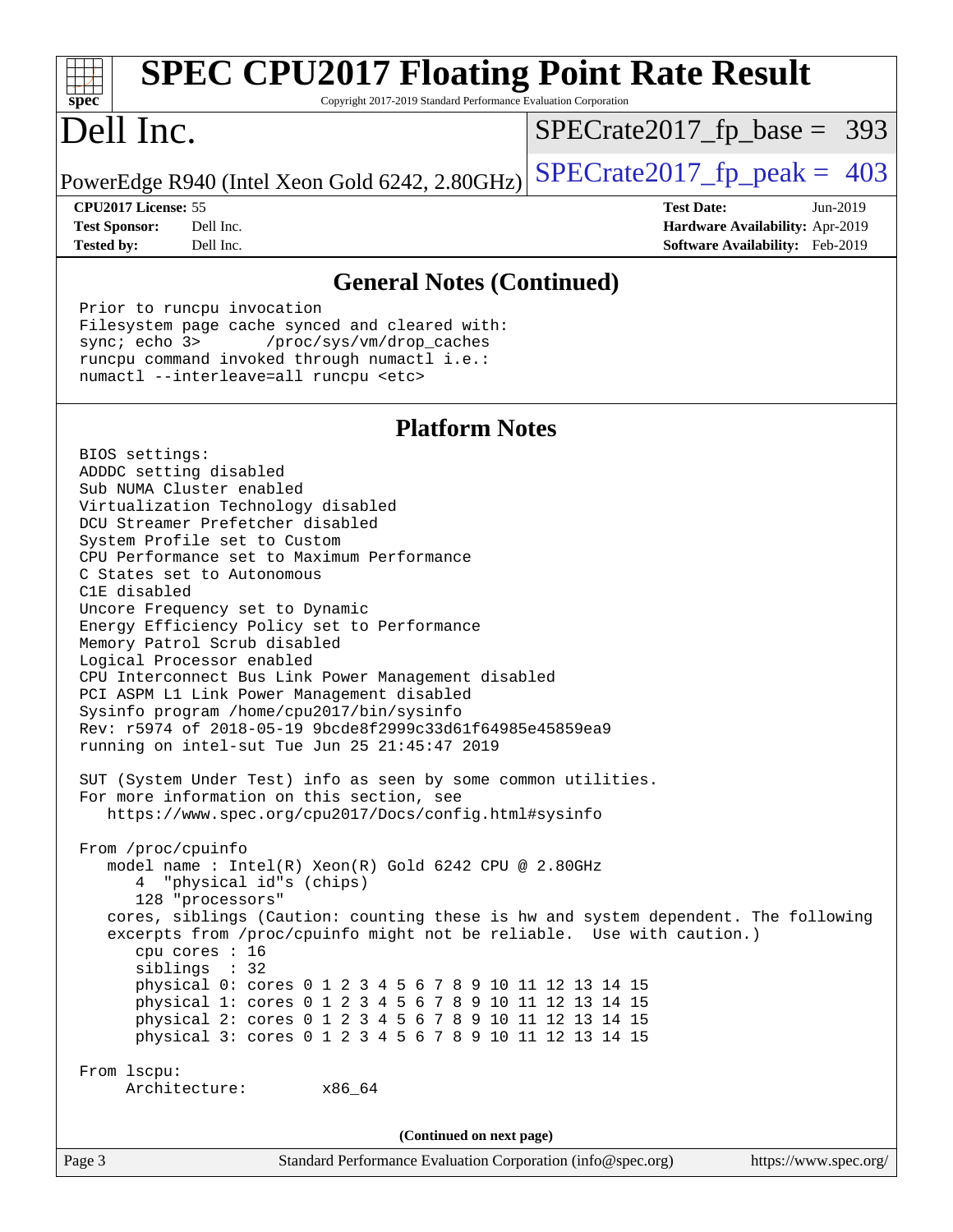| $spec^*$                                          | Copyright 2017-2019 Standard Performance Evaluation Corporation | <b>SPEC CPU2017 Floating Point Rate Result</b>                                                                                                                            |
|---------------------------------------------------|-----------------------------------------------------------------|---------------------------------------------------------------------------------------------------------------------------------------------------------------------------|
| Dell Inc.                                         |                                                                 | $SPECrate2017_fp\_base = 393$                                                                                                                                             |
| PowerEdge R940 (Intel Xeon Gold 6242, 2.80GHz)    |                                                                 | $SPECTate2017$ _fp_peak = 403                                                                                                                                             |
| CPU2017 License: 55                               |                                                                 | <b>Test Date:</b><br>Jun-2019                                                                                                                                             |
| <b>Test Sponsor:</b><br>Dell Inc.                 |                                                                 | Hardware Availability: Apr-2019                                                                                                                                           |
| <b>Tested by:</b><br>Dell Inc.                    |                                                                 | Software Availability: Feb-2019                                                                                                                                           |
|                                                   | <b>Platform Notes (Continued)</b>                               |                                                                                                                                                                           |
| $CPU$ op-mode( $s$ ):<br>Byte Order:              | $32$ -bit, $64$ -bit<br>Little Endian                           |                                                                                                                                                                           |
| CPU(s):                                           | 128                                                             |                                                                                                                                                                           |
| On-line CPU(s) list: $0-127$                      |                                                                 |                                                                                                                                                                           |
| Thread( $s$ ) per core:                           | 2                                                               |                                                                                                                                                                           |
| Core(s) per socket:                               | 16                                                              |                                                                                                                                                                           |
| Socket(s):                                        | 4<br>8                                                          |                                                                                                                                                                           |
| NUMA node(s):<br>Vendor ID:                       | GenuineIntel                                                    |                                                                                                                                                                           |
| CPU family:                                       | 6                                                               |                                                                                                                                                                           |
| Model:                                            | 85                                                              |                                                                                                                                                                           |
| Model name:                                       | $Intel(R)$ Xeon $(R)$ Gold 6242 CPU @ 2.80GHz                   |                                                                                                                                                                           |
| Stepping:                                         | 6                                                               |                                                                                                                                                                           |
| CPU MHz:<br>BogoMIPS:                             | 3194.112<br>5600.00                                             |                                                                                                                                                                           |
| Virtualization:                                   | $VT - x$                                                        |                                                                                                                                                                           |
| L1d cache:                                        | 32K                                                             |                                                                                                                                                                           |
| Lli cache:                                        | 32K                                                             |                                                                                                                                                                           |
| $L2$ cache:                                       | 1024K                                                           |                                                                                                                                                                           |
| L3 cache:<br>NUMA $node0$ $CPU(s)$ :              | 22528K                                                          | 0, 8, 16, 24, 32, 40, 48, 56, 64, 72, 80, 88, 96, 104, 112, 120                                                                                                           |
| NUMA $node1$ CPU $(s)$ :                          |                                                                 | 1, 9, 17, 25, 33, 41, 49, 57, 65, 73, 81, 89, 97, 105, 113, 121                                                                                                           |
| NUMA $node2$ $CPU(s)$ :                           |                                                                 | 2, 10, 18, 26, 34, 42, 50, 58, 66, 74, 82, 90, 98, 106, 114, 122                                                                                                          |
| NUMA node3 CPU(s):                                |                                                                 | 3, 11, 19, 27, 35, 43, 51, 59, 67, 75, 83, 91, 99, 107, 115, 123                                                                                                          |
| NUMA $node4$ $CPU(s):$                            |                                                                 | 4, 12, 20, 28, 36, 44, 52, 60, 68, 76, 84, 92, 100, 108, 116, 124                                                                                                         |
| NUMA $node5$ $CPU(s):$                            |                                                                 | 5, 13, 21, 29, 37, 45, 53, 61, 69, 77, 85, 93, 101, 109, 117, 125<br>NUMA node6 CPU(s): 6, 14, 22, 30, 38, 46, 54, 62, 70, 78, 86, 94, 102, 110, 118, 126                 |
| NUMA $node7$ CPU $(s)$ :                          |                                                                 | 7, 15, 23, 31, 39, 47, 55, 63, 71, 79, 87, 95, 103, 111, 119, 127                                                                                                         |
| Flaqs:                                            |                                                                 | fpu vme de pse tsc msr pae mce cx8 apic sep mtrr pge mca cmov                                                                                                             |
|                                                   |                                                                 | pat pse36 clflush dts acpi mmx fxsr sse sse2 ss ht tm pbe syscall nx pdpe1gb rdtscp                                                                                       |
|                                                   |                                                                 | lm constant_tsc art arch_perfmon pebs bts rep_good nopl xtopology nonstop_tsc cpuid<br>aperfmperf pni pclmulqdq dtes64 monitor ds_cpl vmx smx est tm2 ssse3 sdbg fma cx16 |
|                                                   |                                                                 | xtpr pdcm pcid dca sse4_1 sse4_2 x2apic movbe popcnt aes xsave avx f16c rdrand                                                                                            |
|                                                   |                                                                 | lahf_lm abm 3dnowprefetch cpuid_fault epb cat_13 cdp_13 invpcid_single ssbd mba ibrs                                                                                      |
|                                                   |                                                                 | ibpb stibp ibrs_enhanced tpr_shadow vnmi flexpriority ept vpid fsgsbase tsc_adjust                                                                                        |
|                                                   |                                                                 | bmil hle avx2 smep bmi2 erms invpcid rtm cqm mpx rdt_a avx512f avx512dq rdseed adx                                                                                        |
|                                                   |                                                                 | smap clflushopt clwb intel_pt avx512cd avx512bw avx512vl xsaveopt xsavec xgetbvl<br>xsaves cqm_llc cqm_occup_llc cqm_mbm_total cqm_mbm_local dtherm ida arat pln pts pku  |
|                                                   | ospke avx512_vnni flush_l1d arch_capabilities                   |                                                                                                                                                                           |
| /proc/cpuinfo cache data<br>cache size : 22528 KB |                                                                 |                                                                                                                                                                           |
|                                                   |                                                                 | From numactl --hardware WARNING: a numactl 'node' might or might not correspond to a                                                                                      |
| physical chip.                                    |                                                                 |                                                                                                                                                                           |
| $available: 8 nodes (0-7)$                        |                                                                 |                                                                                                                                                                           |
|                                                   | node 0 cpus: 0 8 16 24 32 40 48 56 64 72 80 88 96 104 112 120   |                                                                                                                                                                           |
|                                                   | (Continued on next page)                                        |                                                                                                                                                                           |
| $\mathbf{D}_{\alpha\alpha\alpha}$ $\Lambda$       | Standard Performance Evaluation Corneration (info@spec.org)     | http://www.600.000                                                                                                                                                        |

Page 4 Standard Performance Evaluation Corporation [\(info@spec.org\)](mailto:info@spec.org) <https://www.spec.org/>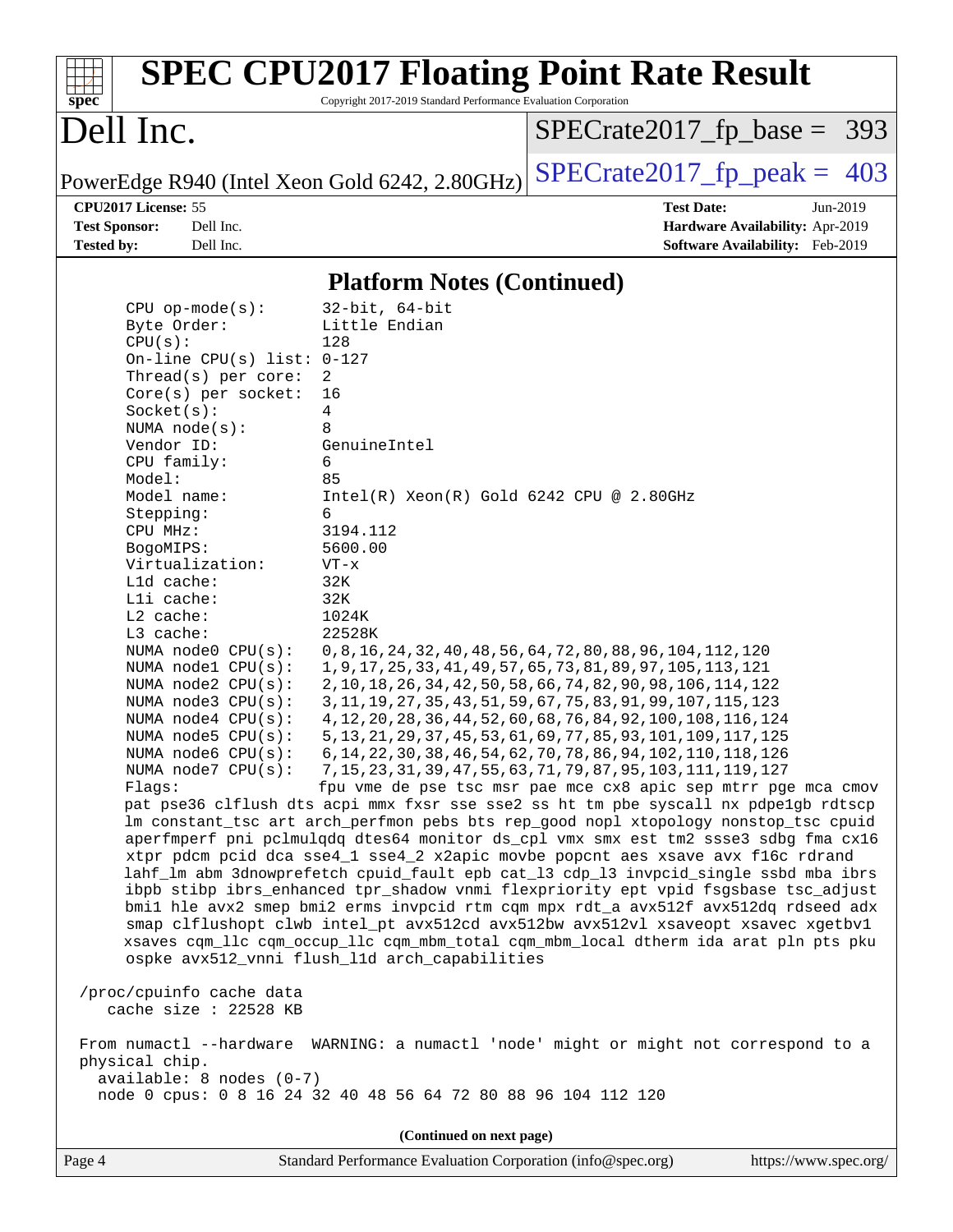| spec <sup>®</sup>                                                                      |                                                                                                                                                                                  | <b>SPEC CPU2017 Floating Point Rate Result</b><br>Copyright 2017-2019 Standard Performance Evaluation Corporation |
|----------------------------------------------------------------------------------------|----------------------------------------------------------------------------------------------------------------------------------------------------------------------------------|-------------------------------------------------------------------------------------------------------------------|
| Dell Inc.                                                                              |                                                                                                                                                                                  | $SPECrate2017_fp\_base = 393$                                                                                     |
|                                                                                        | PowerEdge R940 (Intel Xeon Gold 6242, 2.80GHz)                                                                                                                                   | $SPECrate2017_fp\_peak = 403$                                                                                     |
| CPU2017 License: 55<br><b>Test Sponsor:</b><br><b>Tested by:</b>                       | Dell Inc.<br>Dell Inc.                                                                                                                                                           | <b>Test Date:</b><br>Jun-2019<br>Hardware Availability: Apr-2019<br><b>Software Availability:</b> Feb-2019        |
|                                                                                        |                                                                                                                                                                                  | <b>Platform Notes (Continued)</b>                                                                                 |
| node 0 size: 95168 MB<br>node 0 free: 94793 MB<br>node 1 size: 96764 MB                | node 1 cpus: 1 9 17 25 33 41 49 57 65 73 81 89 97 105 113 121                                                                                                                    |                                                                                                                   |
| node 1 free: 96409 MB<br>node 2 size: 96764 MB<br>node 2 free: 96410 MB                | node 2 cpus: 2 10 18 26 34 42 50 58 66 74 82 90 98 106 114 122                                                                                                                   |                                                                                                                   |
| node 3 size: 96764 MB<br>node 3 free: 94508 MB<br>node 4 size: 96764 MB                | node 3 cpus: 3 11 19 27 35 43 51 59 67 75 83 91 99 107 115 123<br>node 4 cpus: 4 12 20 28 36 44 52 60 68 76 84 92 100 108 116 124                                                |                                                                                                                   |
| node 4 free: 96415 MB<br>node 5 size: 96764 MB<br>node 5 free: 96393 MB                | node 5 cpus: 5 13 21 29 37 45 53 61 69 77 85 93 101 109 117 125                                                                                                                  |                                                                                                                   |
| node 6 size: 96764 MB<br>node 6 free: 94526 MB                                         | node 6 cpus: 6 14 22 30 38 46 54 62 70 78 86 94 102 110 118 126                                                                                                                  |                                                                                                                   |
| node 7 size: 96742 MB<br>node 7 free: 96332 MB<br>node distances:                      | node 7 cpus: 7 15 23 31 39 47 55 63 71 79 87 95 103 111 119 127                                                                                                                  |                                                                                                                   |
| node<br>$\Omega$<br>$\mathbf{1}$<br>0:<br>10<br>21<br>1:<br>21<br>10<br>2:<br>21<br>21 | $\overline{2}$<br>3<br>5<br>7<br>4<br>6<br>21<br>21<br>21<br>21<br>21<br>11<br>21<br>11<br>21<br>21<br>21<br>21<br>21<br>10<br>21<br>21<br>11<br>21                              |                                                                                                                   |
| 21<br>21<br>3:<br>4:<br>11<br>21<br>21<br>5:<br>11<br>21<br>6:<br>21<br>7:<br>21<br>21 | 21<br>10<br>21<br>21<br>21<br>11<br>21<br>21<br>10<br>21<br>21<br>21<br>21<br>10<br>21<br>21<br>21<br>21<br>21<br>21<br>11<br>21<br>10<br>21<br>21<br>11<br>21<br>21<br>21<br>10 |                                                                                                                   |

 From /proc/meminfo MemTotal: 791040364 kB HugePages\_Total: 0<br>Hugepagesize: 2048 kB Hugepagesize:

 /usr/bin/lsb\_release -d Ubuntu 18.04.2 LTS

 From /etc/\*release\* /etc/\*version\* debian\_version: buster/sid os-release: NAME="Ubuntu" VERSION="18.04.2 LTS (Bionic Beaver)"

**(Continued on next page)**

Page 5 Standard Performance Evaluation Corporation [\(info@spec.org\)](mailto:info@spec.org) <https://www.spec.org/>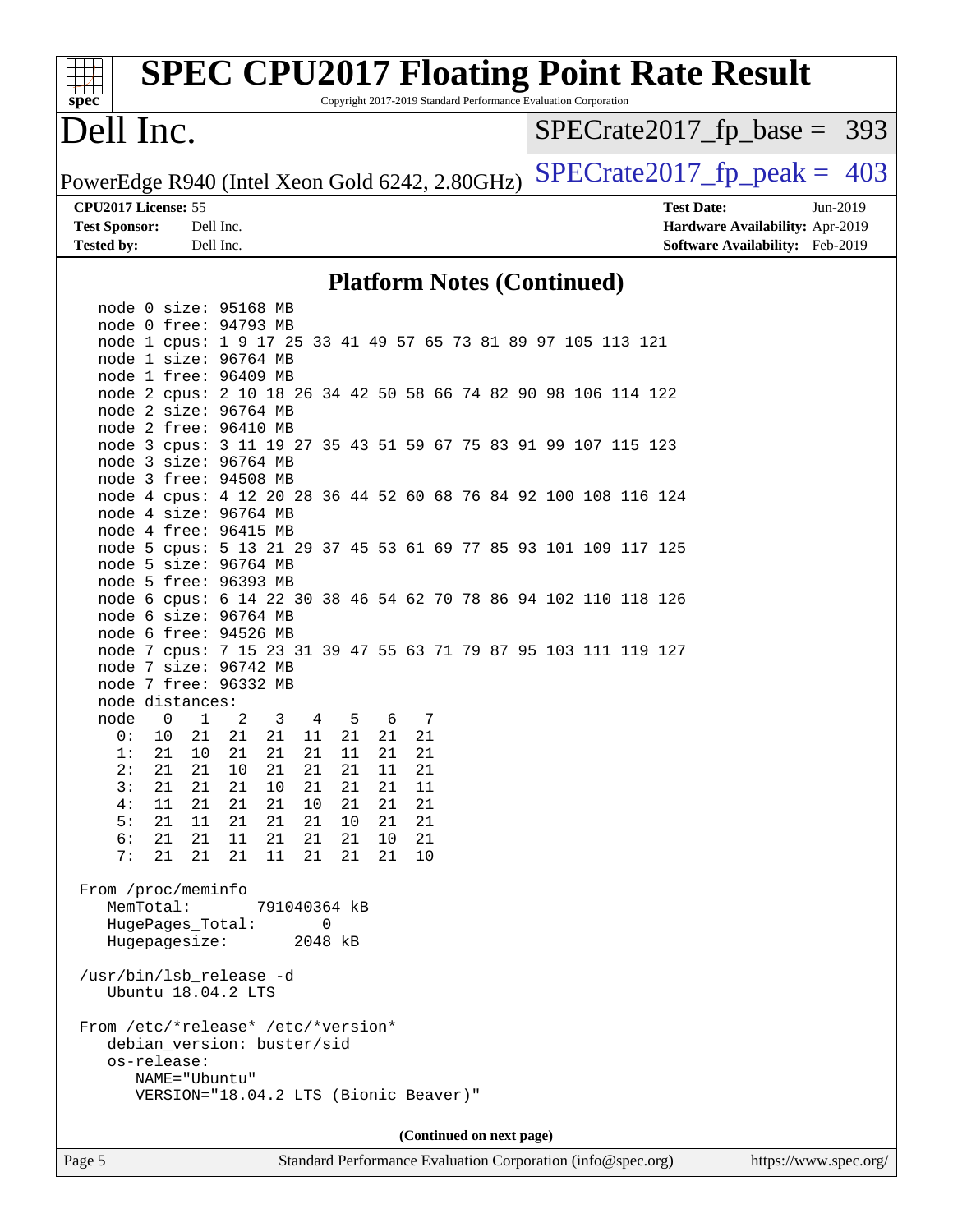| <b>SPEC CPU2017 Floating Point Rate Result</b><br>Copyright 2017-2019 Standard Performance Evaluation Corporation<br>spec <sup>®</sup>                                                                                                                                                                                                                                                                                                                                                                                                                                                                                                                                                                                                                                                                                                                                                                                                                                                                                                                                                                                                                                                                                                                                                                              |                                                                                                     |
|---------------------------------------------------------------------------------------------------------------------------------------------------------------------------------------------------------------------------------------------------------------------------------------------------------------------------------------------------------------------------------------------------------------------------------------------------------------------------------------------------------------------------------------------------------------------------------------------------------------------------------------------------------------------------------------------------------------------------------------------------------------------------------------------------------------------------------------------------------------------------------------------------------------------------------------------------------------------------------------------------------------------------------------------------------------------------------------------------------------------------------------------------------------------------------------------------------------------------------------------------------------------------------------------------------------------|-----------------------------------------------------------------------------------------------------|
| Dell Inc.                                                                                                                                                                                                                                                                                                                                                                                                                                                                                                                                                                                                                                                                                                                                                                                                                                                                                                                                                                                                                                                                                                                                                                                                                                                                                                           | $SPECrate2017_fp\_base = 393$                                                                       |
| PowerEdge R940 (Intel Xeon Gold 6242, 2.80GHz)                                                                                                                                                                                                                                                                                                                                                                                                                                                                                                                                                                                                                                                                                                                                                                                                                                                                                                                                                                                                                                                                                                                                                                                                                                                                      | $SPECrate2017_fp\_peak = 403$                                                                       |
| CPU2017 License: 55<br><b>Test Sponsor:</b><br>Dell Inc.<br><b>Tested by:</b><br>Dell Inc.                                                                                                                                                                                                                                                                                                                                                                                                                                                                                                                                                                                                                                                                                                                                                                                                                                                                                                                                                                                                                                                                                                                                                                                                                          | <b>Test Date:</b><br>Jun-2019<br>Hardware Availability: Apr-2019<br>Software Availability: Feb-2019 |
| <b>Platform Notes (Continued)</b>                                                                                                                                                                                                                                                                                                                                                                                                                                                                                                                                                                                                                                                                                                                                                                                                                                                                                                                                                                                                                                                                                                                                                                                                                                                                                   |                                                                                                     |
| ID=ubuntu<br>ID_LIKE=debian<br>PRETTY_NAME="Ubuntu 18.04.2 LTS"<br>VERSION_ID="18.04"<br>HOME_URL="https://www.ubuntu.com/"<br>SUPPORT_URL="https://help.ubuntu.com/"<br>$uname -a$ :<br>Linux intel-sut 4.15.0-45-generic #48-Ubuntu SMP Tue Jan 29 16:28:13 UTC 2019 x86_64<br>x86_64 x86_64 GNU/Linux<br>Kernel self-reported vulnerability status:<br>CVE-2017-5754 (Meltdown):<br>Not affected<br>CVE-2017-5753 (Spectre variant 1): Mitigation: __user pointer sanitization<br>CVE-2017-5715 (Spectre variant 2): Mitigation: Enhanced IBRS, IBPB<br>run-level 5 Jun 25 15:59<br>SPEC is set to: /home/cpu2017<br>Type Size Used Avail Use% Mounted on<br>Filesystem<br>/dev/sda2<br>ext4 439G<br>28G 389G<br>$7\%$ /<br>Additional information from dmidecode follows. WARNING: Use caution when you interpret<br>this section. The 'dmidecode' program reads system data which is "intended to allow<br>hardware to be accurately determined", but the intent may not be met, as there are<br>frequent changes to hardware, firmware, and the "DMTF SMBIOS" standard.<br>BIOS Dell Inc. 2.1.8 04/30/2019<br>Memory:<br>12x 002C069D002C 36ASF4G72PZ-2G9E2 32 GB 2 rank 2933<br>12x 00AD063200AD HMA84GR7CJR4N-WM 32 GB 2 rank 2933<br>24x Not Specified Not Specified<br>(End of data from sysinfo program) |                                                                                                     |
| <b>Compiler Version Notes</b>                                                                                                                                                                                                                                                                                                                                                                                                                                                                                                                                                                                                                                                                                                                                                                                                                                                                                                                                                                                                                                                                                                                                                                                                                                                                                       |                                                                                                     |
| CC 519.1bm_r(base) 538.imagick_r(base, peak) 544.nab_r(base, peak)                                                                                                                                                                                                                                                                                                                                                                                                                                                                                                                                                                                                                                                                                                                                                                                                                                                                                                                                                                                                                                                                                                                                                                                                                                                  |                                                                                                     |
| Intel(R) C Intel(R) 64 Compiler for applications running on Intel(R) 64,<br>Version 19.0.1.144 Build 20181018<br>Copyright (C) 1985-2018 Intel Corporation. All rights reserved.                                                                                                                                                                                                                                                                                                                                                                                                                                                                                                                                                                                                                                                                                                                                                                                                                                                                                                                                                                                                                                                                                                                                    |                                                                                                     |
|                                                                                                                                                                                                                                                                                                                                                                                                                                                                                                                                                                                                                                                                                                                                                                                                                                                                                                                                                                                                                                                                                                                                                                                                                                                                                                                     |                                                                                                     |
| (Continued on next page)                                                                                                                                                                                                                                                                                                                                                                                                                                                                                                                                                                                                                                                                                                                                                                                                                                                                                                                                                                                                                                                                                                                                                                                                                                                                                            |                                                                                                     |
| Standard Performance Evaluation Corporation (info@spec.org)<br>Page 6                                                                                                                                                                                                                                                                                                                                                                                                                                                                                                                                                                                                                                                                                                                                                                                                                                                                                                                                                                                                                                                                                                                                                                                                                                               | https://www.spec.org/                                                                               |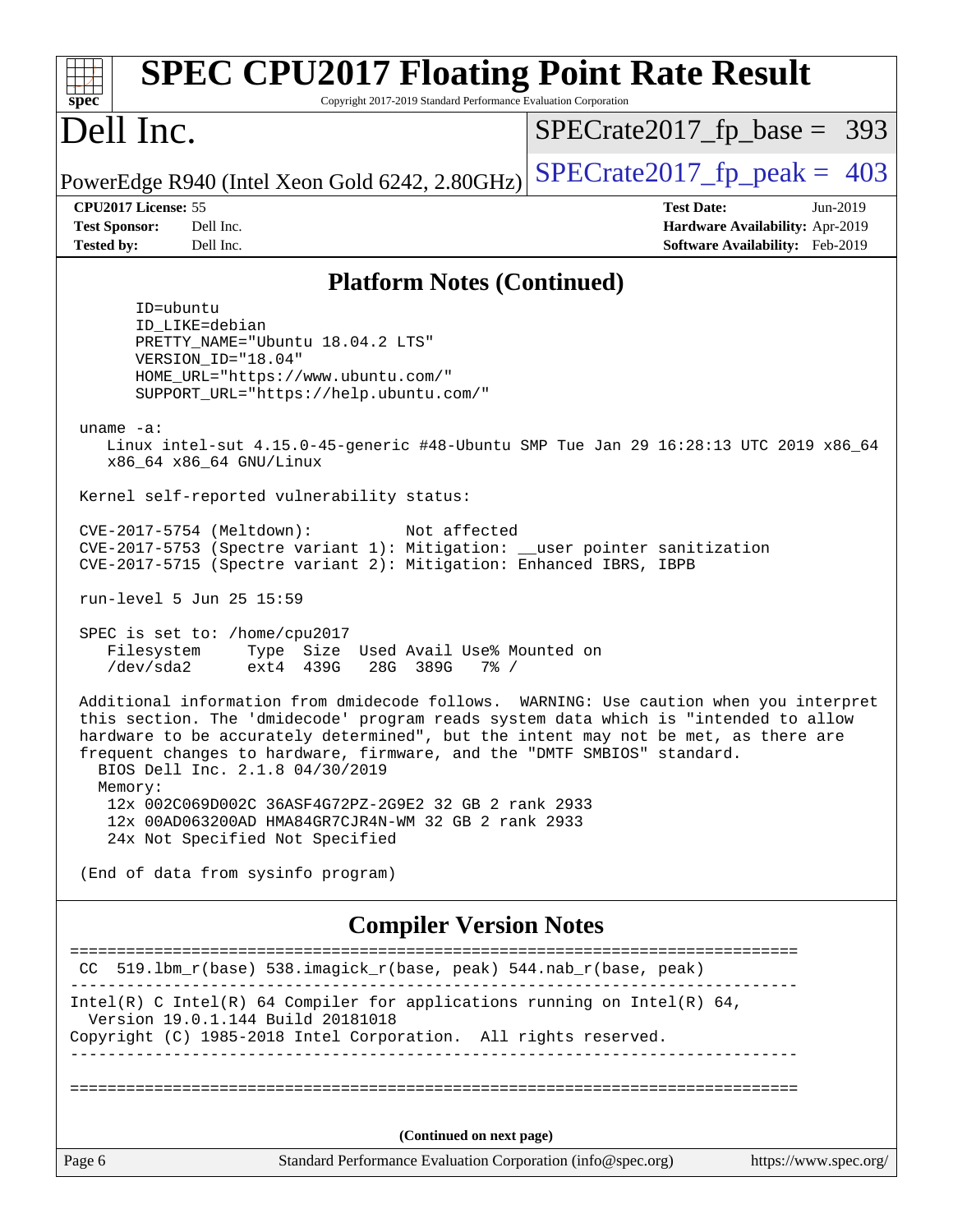| <b>SPEC CPU2017 Floating Point Rate Result</b><br>Copyright 2017-2019 Standard Performance Evaluation Corporation<br>$spec^*$                                                                                                                                                                                                                                            |                                                                                                     |
|--------------------------------------------------------------------------------------------------------------------------------------------------------------------------------------------------------------------------------------------------------------------------------------------------------------------------------------------------------------------------|-----------------------------------------------------------------------------------------------------|
| Dell Inc.                                                                                                                                                                                                                                                                                                                                                                | $SPECrate2017_fp\_base = 393$                                                                       |
| PowerEdge R940 (Intel Xeon Gold 6242, 2.80GHz)                                                                                                                                                                                                                                                                                                                           | $SPECrate2017_fp\_peak = 403$                                                                       |
| CPU2017 License: 55<br><b>Test Sponsor:</b><br>Dell Inc.<br><b>Tested by:</b><br>Dell Inc.                                                                                                                                                                                                                                                                               | <b>Test Date:</b><br>Jun-2019<br>Hardware Availability: Apr-2019<br>Software Availability: Feb-2019 |
| <b>Compiler Version Notes (Continued)</b>                                                                                                                                                                                                                                                                                                                                |                                                                                                     |
| $519.1bm_r(peak)$<br>CC.                                                                                                                                                                                                                                                                                                                                                 |                                                                                                     |
| Intel(R) C Intel(R) 64 Compiler for applications running on Intel(R) 64,<br>Version 19.0.1.144 Build 20181018<br>Copyright (C) 1985-2018 Intel Corporation. All rights reserved.                                                                                                                                                                                         |                                                                                                     |
| CXXC 508.namd_r(base) 510.parest_r(base, peak)                                                                                                                                                                                                                                                                                                                           |                                                                                                     |
| Intel(R) $C++$ Intel(R) 64 Compiler for applications running on Intel(R) 64,<br>Version 19.0.1.144 Build 20181018<br>Copyright (C) 1985-2018 Intel Corporation. All rights reserved.                                                                                                                                                                                     |                                                                                                     |
| $CXXC 508.namd_r (peak)$                                                                                                                                                                                                                                                                                                                                                 |                                                                                                     |
| Intel(R) $C++$ Intel(R) 64 Compiler for applications running on Intel(R) 64,<br>Version 19.0.1.144 Build 20181018<br>Copyright (C) 1985-2018 Intel Corporation. All rights reserved.                                                                                                                                                                                     |                                                                                                     |
| 511.povray_r(base) 526.blender_r(base, peak)<br>CC.                                                                                                                                                                                                                                                                                                                      |                                                                                                     |
| Intel(R) $C++$ Intel(R) 64 Compiler for applications running on Intel(R) 64,<br>Version 19.0.1.144 Build 20181018<br>Copyright (C) 1985-2018 Intel Corporation. All rights reserved.<br>Intel(R) C Intel(R) 64 Compiler for applications running on Intel(R) 64,<br>Version 19.0.1.144 Build 20181018<br>Copyright (C) 1985-2018 Intel Corporation. All rights reserved. |                                                                                                     |
| $CC = 511.povray_r (peak)$                                                                                                                                                                                                                                                                                                                                               |                                                                                                     |
| Intel(R) $C++$ Intel(R) 64 Compiler for applications running on Intel(R) 64,<br>Version 19.0.1.144 Build 20181018<br>Copyright (C) 1985-2018 Intel Corporation. All rights reserved.<br>Intel(R) C Intel(R) 64 Compiler for applications running on Intel(R) 64,<br>Version 19.0.1.144 Build 20181018<br>Copyright (C) 1985-2018 Intel Corporation. All rights reserved. |                                                                                                     |
| FC 507.cactuBSSN_r(base, peak)                                                                                                                                                                                                                                                                                                                                           |                                                                                                     |
| (Continued on next page)                                                                                                                                                                                                                                                                                                                                                 |                                                                                                     |

| яσе<br>. |  |
|----------|--|
|          |  |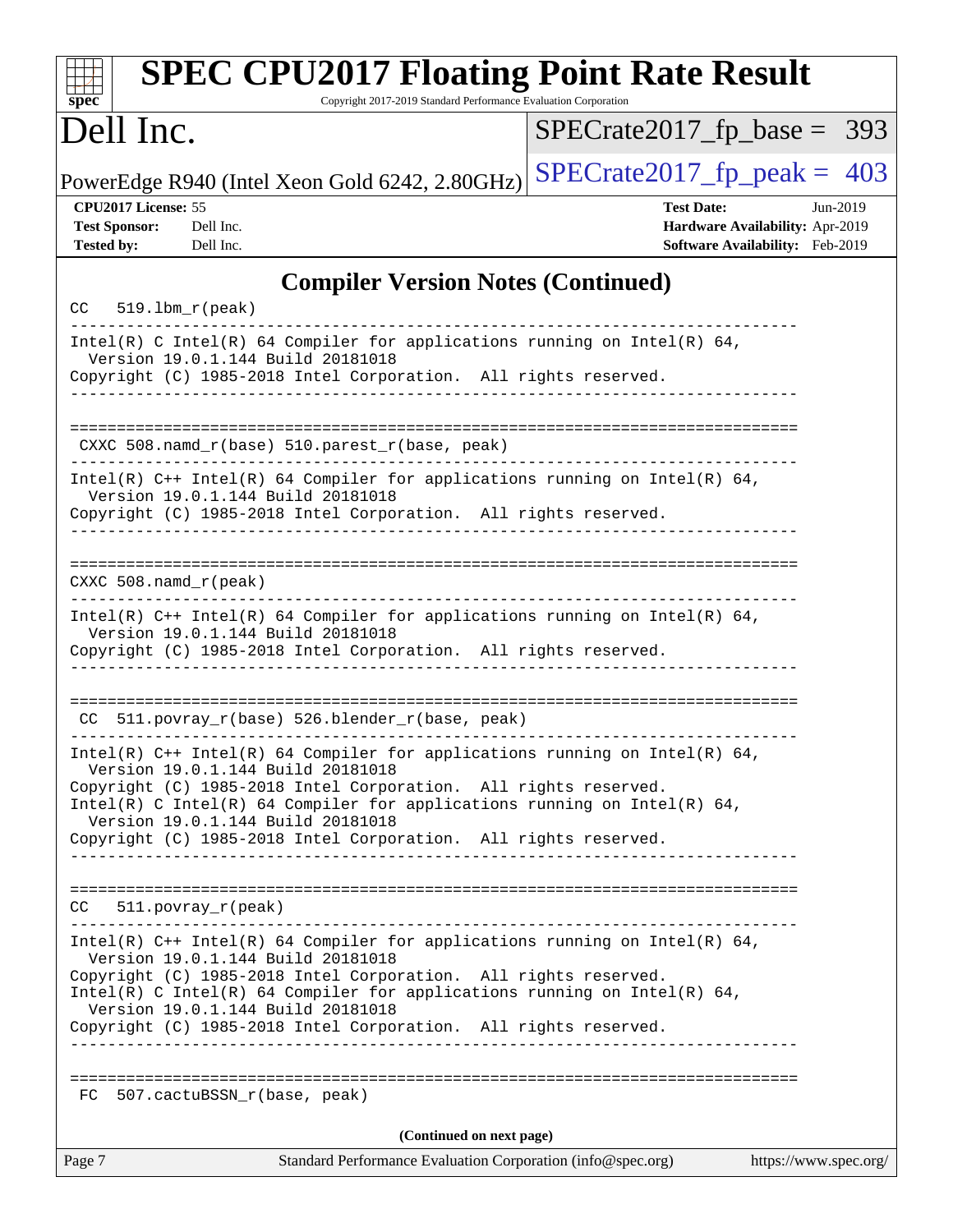| <b>SPEC CPU2017 Floating Point Rate Result</b><br>Copyright 2017-2019 Standard Performance Evaluation Corporation<br>$\mathbf{Spec}^*$                                                                                                                                                                                                                                                                                                                                                                                                                               |                                                                                                            |
|----------------------------------------------------------------------------------------------------------------------------------------------------------------------------------------------------------------------------------------------------------------------------------------------------------------------------------------------------------------------------------------------------------------------------------------------------------------------------------------------------------------------------------------------------------------------|------------------------------------------------------------------------------------------------------------|
| Dell Inc.                                                                                                                                                                                                                                                                                                                                                                                                                                                                                                                                                            | $SPECTate2017$ _fp_base = 393                                                                              |
| PowerEdge R940 (Intel Xeon Gold 6242, 2.80GHz)                                                                                                                                                                                                                                                                                                                                                                                                                                                                                                                       | $SPECrate2017_fp\_peak = 403$                                                                              |
| CPU2017 License: 55<br><b>Test Sponsor:</b><br>Dell Inc.<br><b>Tested by:</b><br>Dell Inc.                                                                                                                                                                                                                                                                                                                                                                                                                                                                           | <b>Test Date:</b><br>Jun-2019<br><b>Hardware Availability: Apr-2019</b><br>Software Availability: Feb-2019 |
| <b>Compiler Version Notes (Continued)</b>                                                                                                                                                                                                                                                                                                                                                                                                                                                                                                                            |                                                                                                            |
| Intel(R) $C++$ Intel(R) 64 Compiler for applications running on Intel(R) 64,<br>Version 19.0.1.144 Build 20181018<br>Copyright (C) 1985-2018 Intel Corporation. All rights reserved.<br>Intel(R) C Intel(R) 64 Compiler for applications running on Intel(R) 64,<br>Version 19.0.1.144 Build 20181018<br>Copyright (C) 1985-2018 Intel Corporation. All rights reserved.<br>$Intel(R)$ Fortran Intel(R) 64 Compiler for applications running on Intel(R)<br>64, Version 19.0.1.144 Build 20181018<br>Copyright (C) 1985-2018 Intel Corporation. All rights reserved. |                                                                                                            |
| 503.bwaves_r(base, peak) 549.fotonik3d_r(base, peak) 554.roms_r(base)<br>FC.<br>$Intel(R)$ Fortran Intel(R) 64 Compiler for applications running on Intel(R)<br>64, Version 19.0.1.144 Build 20181018<br>Copyright (C) 1985-2018 Intel Corporation. All rights reserved.                                                                                                                                                                                                                                                                                             |                                                                                                            |
| $554.rows$ r(peak)<br>FC.<br>Intel(R) Fortran Intel(R) 64 Compiler for applications running on $Intel(R)$<br>64, Version 19.0.1.144 Build 20181018<br>Copyright (C) 1985-2018 Intel Corporation. All rights reserved.                                                                                                                                                                                                                                                                                                                                                |                                                                                                            |
| $CC$ 521.wrf_r(base) 527.cam4_r(base)<br>$Intel(R)$ Fortran Intel(R) 64 Compiler for applications running on Intel(R)<br>64, Version 19.0.1.144 Build 20181018<br>Copyright (C) 1985-2018 Intel Corporation. All rights reserved.<br>Intel(R) C Intel(R) 64 Compiler for applications running on Intel(R) 64,<br>Version 19.0.1.144 Build 20181018<br>Copyright (C) 1985-2018 Intel Corporation. All rights reserved.                                                                                                                                                |                                                                                                            |
| $CC = 521.wrf_r(peak) 527.cam4_r(peak)$<br>Intel(R) Fortran Intel(R) 64 Compiler for applications running on Intel(R)<br>64, Version 19.0.1.144 Build 20181018<br>Copyright (C) 1985-2018 Intel Corporation. All rights reserved.<br>Intel(R) C Intel(R) 64 Compiler for applications running on Intel(R) 64,<br>Version 19.0.1.144 Build 20181018                                                                                                                                                                                                                   |                                                                                                            |
| (Continued on next page)                                                                                                                                                                                                                                                                                                                                                                                                                                                                                                                                             |                                                                                                            |

|  | Page 8 | Standard Performance Evaluation Corporation (info@spec.org) | https://www.spec.org/ |
|--|--------|-------------------------------------------------------------|-----------------------|
|--|--------|-------------------------------------------------------------|-----------------------|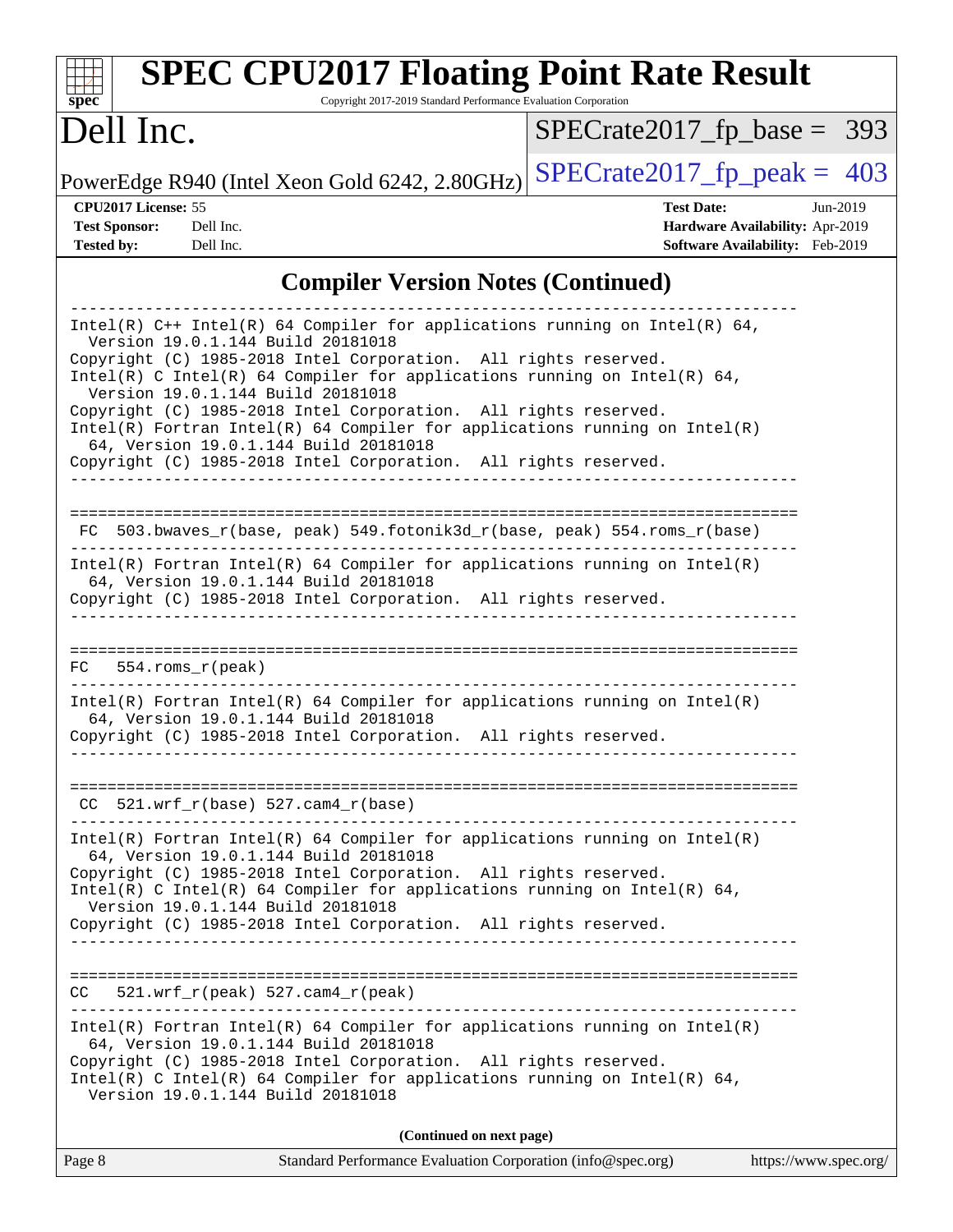#### **[SPEC CPU2017 Floating Point Rate Result](http://www.spec.org/auto/cpu2017/Docs/result-fields.html#SPECCPU2017FloatingPointRateResult)**  $\pm\pm\gamma$ **[spec](http://www.spec.org/)** Copyright 2017-2019 Standard Performance Evaluation Corporation Dell Inc. [SPECrate2017\\_fp\\_base =](http://www.spec.org/auto/cpu2017/Docs/result-fields.html#SPECrate2017fpbase) 393 PowerEdge R940 (Intel Xeon Gold 6242, 2.80GHz)  $\text{SPECrate}2017\_fp\_peak = 403$ **[CPU2017 License:](http://www.spec.org/auto/cpu2017/Docs/result-fields.html#CPU2017License)** 55 **[Test Date:](http://www.spec.org/auto/cpu2017/Docs/result-fields.html#TestDate)** Jun-2019 **[Test Sponsor:](http://www.spec.org/auto/cpu2017/Docs/result-fields.html#TestSponsor)** Dell Inc. **[Hardware Availability:](http://www.spec.org/auto/cpu2017/Docs/result-fields.html#HardwareAvailability)** Apr-2019 **[Tested by:](http://www.spec.org/auto/cpu2017/Docs/result-fields.html#Testedby)** Dell Inc. **[Software Availability:](http://www.spec.org/auto/cpu2017/Docs/result-fields.html#SoftwareAvailability)** Feb-2019

### **[Compiler Version Notes \(Continued\)](http://www.spec.org/auto/cpu2017/Docs/result-fields.html#CompilerVersionNotes)**

Copyright (C) 1985-2018 Intel Corporation. All rights reserved. ------------------------------------------------------------------------------

### **[Base Compiler Invocation](http://www.spec.org/auto/cpu2017/Docs/result-fields.html#BaseCompilerInvocation)**

[C benchmarks](http://www.spec.org/auto/cpu2017/Docs/result-fields.html#Cbenchmarks):  $\text{icc}$  -m64 -std=c11

[C++ benchmarks:](http://www.spec.org/auto/cpu2017/Docs/result-fields.html#CXXbenchmarks) [icpc -m64](http://www.spec.org/cpu2017/results/res2019q3/cpu2017-20190708-15937.flags.html#user_CXXbase_intel_icpc_64bit_4ecb2543ae3f1412ef961e0650ca070fec7b7afdcd6ed48761b84423119d1bf6bdf5cad15b44d48e7256388bc77273b966e5eb805aefd121eb22e9299b2ec9d9)

[Fortran benchmarks](http://www.spec.org/auto/cpu2017/Docs/result-fields.html#Fortranbenchmarks): [ifort -m64](http://www.spec.org/cpu2017/results/res2019q3/cpu2017-20190708-15937.flags.html#user_FCbase_intel_ifort_64bit_24f2bb282fbaeffd6157abe4f878425411749daecae9a33200eee2bee2fe76f3b89351d69a8130dd5949958ce389cf37ff59a95e7a40d588e8d3a57e0c3fd751)

[Benchmarks using both Fortran and C](http://www.spec.org/auto/cpu2017/Docs/result-fields.html#BenchmarksusingbothFortranandC): [ifort -m64](http://www.spec.org/cpu2017/results/res2019q3/cpu2017-20190708-15937.flags.html#user_CC_FCbase_intel_ifort_64bit_24f2bb282fbaeffd6157abe4f878425411749daecae9a33200eee2bee2fe76f3b89351d69a8130dd5949958ce389cf37ff59a95e7a40d588e8d3a57e0c3fd751) [icc -m64 -std=c11](http://www.spec.org/cpu2017/results/res2019q3/cpu2017-20190708-15937.flags.html#user_CC_FCbase_intel_icc_64bit_c11_33ee0cdaae7deeeab2a9725423ba97205ce30f63b9926c2519791662299b76a0318f32ddfffdc46587804de3178b4f9328c46fa7c2b0cd779d7a61945c91cd35)

[Benchmarks using both C and C++](http://www.spec.org/auto/cpu2017/Docs/result-fields.html#BenchmarksusingbothCandCXX): [icpc -m64](http://www.spec.org/cpu2017/results/res2019q3/cpu2017-20190708-15937.flags.html#user_CC_CXXbase_intel_icpc_64bit_4ecb2543ae3f1412ef961e0650ca070fec7b7afdcd6ed48761b84423119d1bf6bdf5cad15b44d48e7256388bc77273b966e5eb805aefd121eb22e9299b2ec9d9) [icc -m64 -std=c11](http://www.spec.org/cpu2017/results/res2019q3/cpu2017-20190708-15937.flags.html#user_CC_CXXbase_intel_icc_64bit_c11_33ee0cdaae7deeeab2a9725423ba97205ce30f63b9926c2519791662299b76a0318f32ddfffdc46587804de3178b4f9328c46fa7c2b0cd779d7a61945c91cd35)

[Benchmarks using Fortran, C, and C++:](http://www.spec.org/auto/cpu2017/Docs/result-fields.html#BenchmarksusingFortranCandCXX) [icpc -m64](http://www.spec.org/cpu2017/results/res2019q3/cpu2017-20190708-15937.flags.html#user_CC_CXX_FCbase_intel_icpc_64bit_4ecb2543ae3f1412ef961e0650ca070fec7b7afdcd6ed48761b84423119d1bf6bdf5cad15b44d48e7256388bc77273b966e5eb805aefd121eb22e9299b2ec9d9) [icc -m64 -std=c11](http://www.spec.org/cpu2017/results/res2019q3/cpu2017-20190708-15937.flags.html#user_CC_CXX_FCbase_intel_icc_64bit_c11_33ee0cdaae7deeeab2a9725423ba97205ce30f63b9926c2519791662299b76a0318f32ddfffdc46587804de3178b4f9328c46fa7c2b0cd779d7a61945c91cd35) [ifort -m64](http://www.spec.org/cpu2017/results/res2019q3/cpu2017-20190708-15937.flags.html#user_CC_CXX_FCbase_intel_ifort_64bit_24f2bb282fbaeffd6157abe4f878425411749daecae9a33200eee2bee2fe76f3b89351d69a8130dd5949958ce389cf37ff59a95e7a40d588e8d3a57e0c3fd751)

### **[Base Portability Flags](http://www.spec.org/auto/cpu2017/Docs/result-fields.html#BasePortabilityFlags)**

 503.bwaves\_r: [-DSPEC\\_LP64](http://www.spec.org/cpu2017/results/res2019q3/cpu2017-20190708-15937.flags.html#suite_basePORTABILITY503_bwaves_r_DSPEC_LP64) 507.cactuBSSN\_r: [-DSPEC\\_LP64](http://www.spec.org/cpu2017/results/res2019q3/cpu2017-20190708-15937.flags.html#suite_basePORTABILITY507_cactuBSSN_r_DSPEC_LP64) 508.namd\_r: [-DSPEC\\_LP64](http://www.spec.org/cpu2017/results/res2019q3/cpu2017-20190708-15937.flags.html#suite_basePORTABILITY508_namd_r_DSPEC_LP64) 510.parest\_r: [-DSPEC\\_LP64](http://www.spec.org/cpu2017/results/res2019q3/cpu2017-20190708-15937.flags.html#suite_basePORTABILITY510_parest_r_DSPEC_LP64) 511.povray\_r: [-DSPEC\\_LP64](http://www.spec.org/cpu2017/results/res2019q3/cpu2017-20190708-15937.flags.html#suite_basePORTABILITY511_povray_r_DSPEC_LP64) 519.lbm\_r: [-DSPEC\\_LP64](http://www.spec.org/cpu2017/results/res2019q3/cpu2017-20190708-15937.flags.html#suite_basePORTABILITY519_lbm_r_DSPEC_LP64) 521.wrf\_r: [-DSPEC\\_LP64](http://www.spec.org/cpu2017/results/res2019q3/cpu2017-20190708-15937.flags.html#suite_basePORTABILITY521_wrf_r_DSPEC_LP64) [-DSPEC\\_CASE\\_FLAG](http://www.spec.org/cpu2017/results/res2019q3/cpu2017-20190708-15937.flags.html#b521.wrf_r_baseCPORTABILITY_DSPEC_CASE_FLAG) [-convert big\\_endian](http://www.spec.org/cpu2017/results/res2019q3/cpu2017-20190708-15937.flags.html#user_baseFPORTABILITY521_wrf_r_convert_big_endian_c3194028bc08c63ac5d04de18c48ce6d347e4e562e8892b8bdbdc0214820426deb8554edfa529a3fb25a586e65a3d812c835984020483e7e73212c4d31a38223) 526.blender\_r: [-DSPEC\\_LP64](http://www.spec.org/cpu2017/results/res2019q3/cpu2017-20190708-15937.flags.html#suite_basePORTABILITY526_blender_r_DSPEC_LP64) [-DSPEC\\_LINUX](http://www.spec.org/cpu2017/results/res2019q3/cpu2017-20190708-15937.flags.html#b526.blender_r_baseCPORTABILITY_DSPEC_LINUX) [-funsigned-char](http://www.spec.org/cpu2017/results/res2019q3/cpu2017-20190708-15937.flags.html#user_baseCPORTABILITY526_blender_r_force_uchar_40c60f00ab013830e2dd6774aeded3ff59883ba5a1fc5fc14077f794d777847726e2a5858cbc7672e36e1b067e7e5c1d9a74f7176df07886a243d7cc18edfe67) 527.cam4\_r: [-DSPEC\\_LP64](http://www.spec.org/cpu2017/results/res2019q3/cpu2017-20190708-15937.flags.html#suite_basePORTABILITY527_cam4_r_DSPEC_LP64) [-DSPEC\\_CASE\\_FLAG](http://www.spec.org/cpu2017/results/res2019q3/cpu2017-20190708-15937.flags.html#b527.cam4_r_baseCPORTABILITY_DSPEC_CASE_FLAG) 538.imagick\_r: [-DSPEC\\_LP64](http://www.spec.org/cpu2017/results/res2019q3/cpu2017-20190708-15937.flags.html#suite_basePORTABILITY538_imagick_r_DSPEC_LP64) 544.nab\_r: [-DSPEC\\_LP64](http://www.spec.org/cpu2017/results/res2019q3/cpu2017-20190708-15937.flags.html#suite_basePORTABILITY544_nab_r_DSPEC_LP64) 549.fotonik3d\_r: [-DSPEC\\_LP64](http://www.spec.org/cpu2017/results/res2019q3/cpu2017-20190708-15937.flags.html#suite_basePORTABILITY549_fotonik3d_r_DSPEC_LP64) 554.roms\_r: [-DSPEC\\_LP64](http://www.spec.org/cpu2017/results/res2019q3/cpu2017-20190708-15937.flags.html#suite_basePORTABILITY554_roms_r_DSPEC_LP64)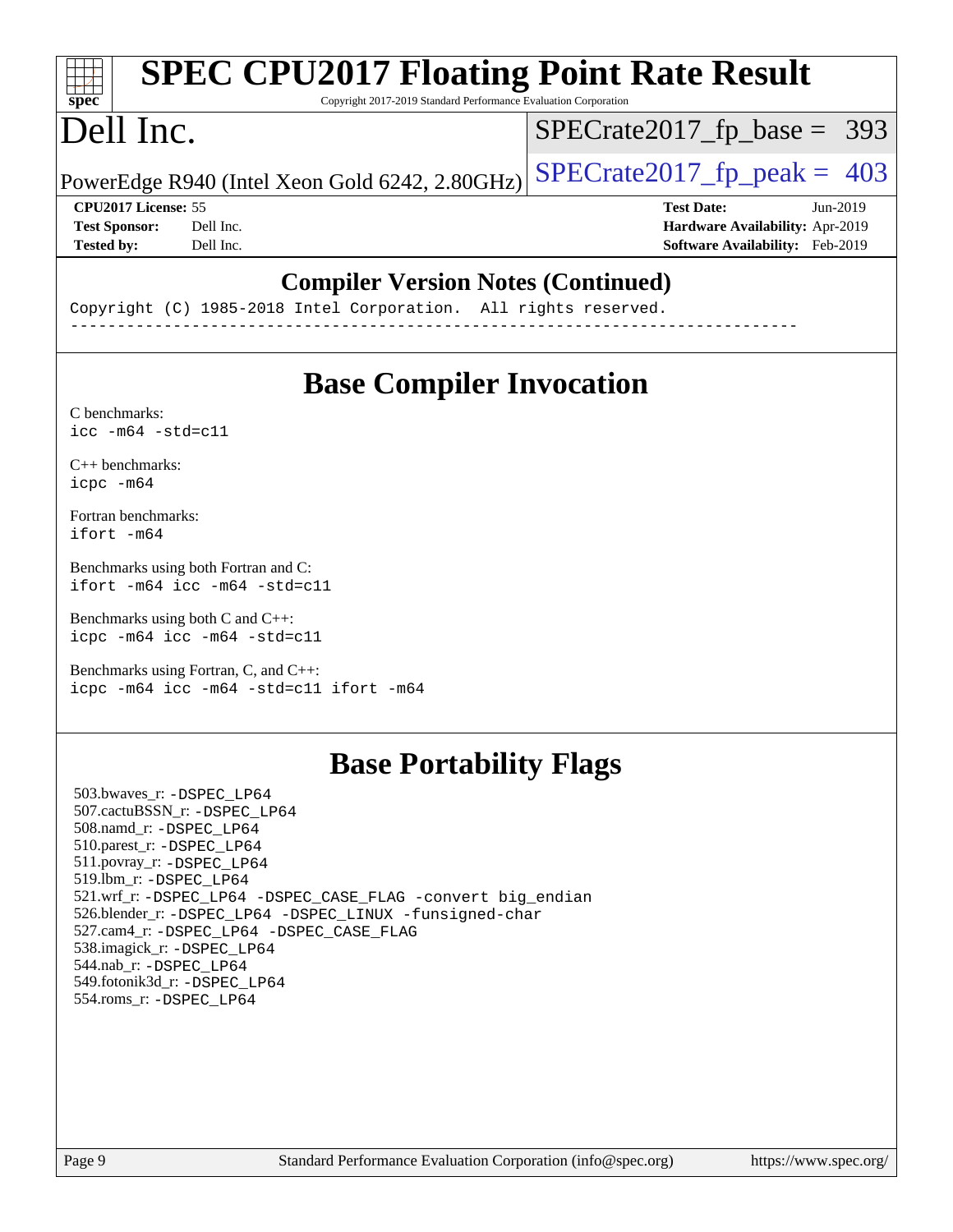| <b>SPEC CPU2017 Floating Point Rate Result</b><br>Copyright 2017-2019 Standard Performance Evaluation Corporation<br>$spec^*$                                                                |                                                                                                            |
|----------------------------------------------------------------------------------------------------------------------------------------------------------------------------------------------|------------------------------------------------------------------------------------------------------------|
| Dell Inc.                                                                                                                                                                                    | $SPECrate2017_fp\_base = 393$                                                                              |
| PowerEdge R940 (Intel Xeon Gold 6242, 2.80GHz)                                                                                                                                               | $SPECTate2017$ _fp_peak = 403                                                                              |
| CPU2017 License: 55<br><b>Test Sponsor:</b><br>Dell Inc.<br><b>Tested by:</b><br>Dell Inc.                                                                                                   | <b>Test Date:</b><br>Jun-2019<br><b>Hardware Availability: Apr-2019</b><br>Software Availability: Feb-2019 |
| <b>Base Optimization Flags</b>                                                                                                                                                               |                                                                                                            |
| C benchmarks:<br>-xCORE-AVX2 -ipo -03 -no-prec-div -qopt-prefetch -ffinite-math-only<br>-qopt-mem-layout-trans=4                                                                             |                                                                                                            |
| $C++$ benchmarks:<br>-xCORE-AVX2 -ipo -03 -no-prec-div -qopt-prefetch -ffinite-math-only<br>-qopt-mem-layout-trans=4                                                                         |                                                                                                            |
| Fortran benchmarks:<br>-xCORE-AVX2 -ipo -03 -no-prec-div -qopt-prefetch -ffinite-math-only<br>-qopt-mem-layout-trans=4 -auto -nostandard-realloc-lhs<br>-align array32byte                   |                                                                                                            |
| Benchmarks using both Fortran and C:<br>-xCORE-AVX2 -ipo -03 -no-prec-div -qopt-prefetch -ffinite-math-only<br>-qopt-mem-layout-trans=4 -auto -nostandard-realloc-lhs<br>-align array32byte  |                                                                                                            |
| Benchmarks using both $C$ and $C++$ :<br>-xCORE-AVX2 -ipo -03 -no-prec-div -qopt-prefetch -ffinite-math-only<br>-gopt-mem-layout-trans=4                                                     |                                                                                                            |
| Benchmarks using Fortran, C, and C++:<br>-xCORE-AVX2 -ipo -03 -no-prec-div -qopt-prefetch -ffinite-math-only<br>-qopt-mem-layout-trans=4 -auto -nostandard-realloc-lhs<br>-align array32byte |                                                                                                            |
| <b>Peak Compiler Invocation</b>                                                                                                                                                              |                                                                                                            |
| C benchmarks:<br>$\text{icc -m64 -std=c11}$                                                                                                                                                  |                                                                                                            |
| $C_{++}$ benchmarks:<br>icpc -m64                                                                                                                                                            |                                                                                                            |
| Fortran benchmarks:<br>ifort -m64                                                                                                                                                            |                                                                                                            |
| Benchmarks using both Fortran and C:<br>ifort -m64 icc -m64 -std=c11                                                                                                                         |                                                                                                            |
| Benchmarks using both C and C++:<br>icpc -m64 icc -m64 -std=c11                                                                                                                              |                                                                                                            |
| (Continued on next page)                                                                                                                                                                     |                                                                                                            |

Page 10 Standard Performance Evaluation Corporation [\(info@spec.org\)](mailto:info@spec.org) <https://www.spec.org/>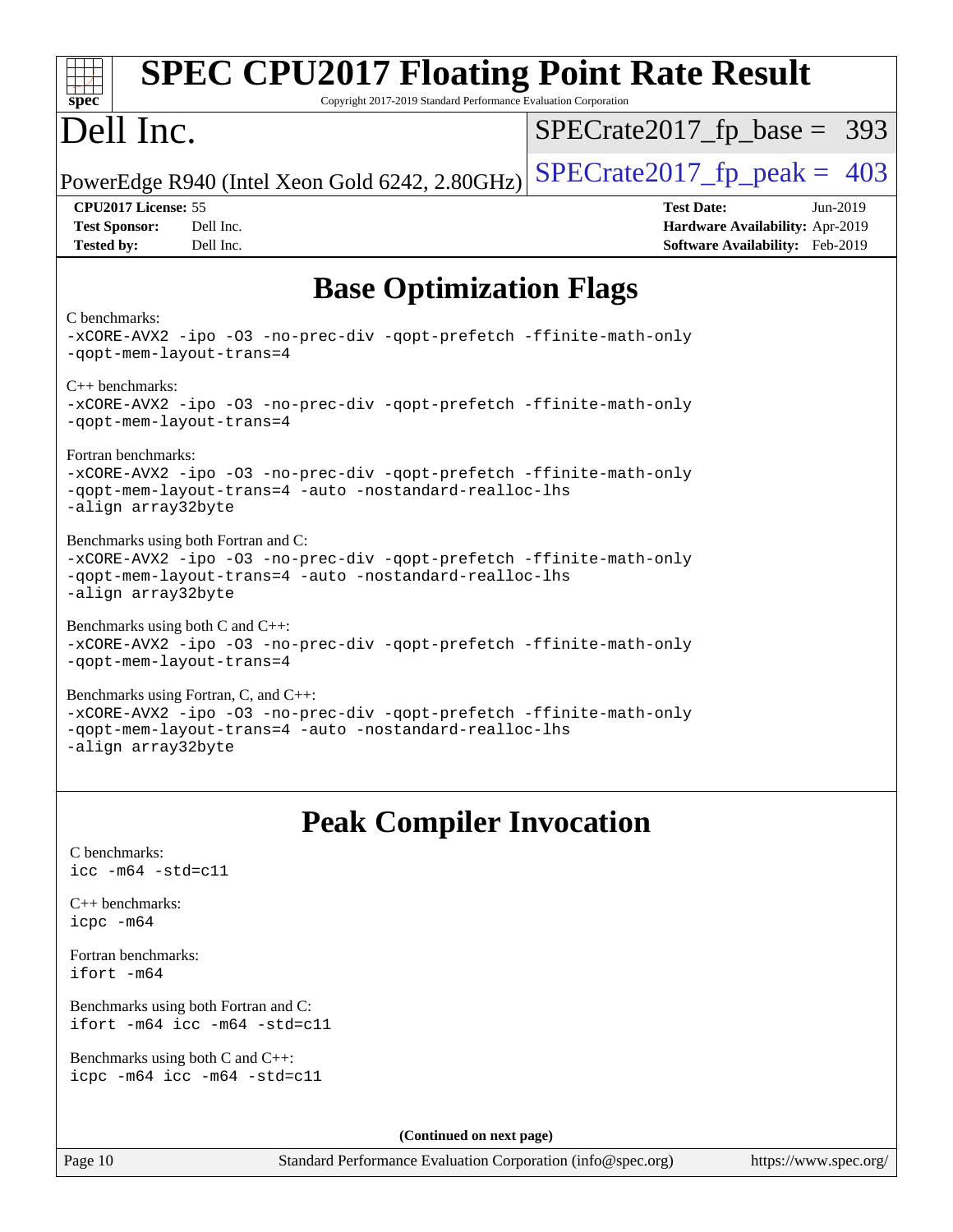# **[spec](http://www.spec.org/)**

# **[SPEC CPU2017 Floating Point Rate Result](http://www.spec.org/auto/cpu2017/Docs/result-fields.html#SPECCPU2017FloatingPointRateResult)**

Copyright 2017-2019 Standard Performance Evaluation Corporation

# Dell Inc.

[SPECrate2017\\_fp\\_base =](http://www.spec.org/auto/cpu2017/Docs/result-fields.html#SPECrate2017fpbase) 393

PowerEdge R940 (Intel Xeon Gold 6242, 2.80GHz)  $\text{SPECrate}2017\_fp\_peak = 403$ 

**[CPU2017 License:](http://www.spec.org/auto/cpu2017/Docs/result-fields.html#CPU2017License)** 55 **[Test Date:](http://www.spec.org/auto/cpu2017/Docs/result-fields.html#TestDate)** Jun-2019 **[Test Sponsor:](http://www.spec.org/auto/cpu2017/Docs/result-fields.html#TestSponsor)** Dell Inc. **[Hardware Availability:](http://www.spec.org/auto/cpu2017/Docs/result-fields.html#HardwareAvailability)** Apr-2019 **[Tested by:](http://www.spec.org/auto/cpu2017/Docs/result-fields.html#Testedby)** Dell Inc. **[Software Availability:](http://www.spec.org/auto/cpu2017/Docs/result-fields.html#SoftwareAvailability)** Feb-2019

## **[Peak Compiler Invocation \(Continued\)](http://www.spec.org/auto/cpu2017/Docs/result-fields.html#PeakCompilerInvocation)**

[Benchmarks using Fortran, C, and C++:](http://www.spec.org/auto/cpu2017/Docs/result-fields.html#BenchmarksusingFortranCandCXX)

[icpc -m64](http://www.spec.org/cpu2017/results/res2019q3/cpu2017-20190708-15937.flags.html#user_CC_CXX_FCpeak_intel_icpc_64bit_4ecb2543ae3f1412ef961e0650ca070fec7b7afdcd6ed48761b84423119d1bf6bdf5cad15b44d48e7256388bc77273b966e5eb805aefd121eb22e9299b2ec9d9) [icc -m64 -std=c11](http://www.spec.org/cpu2017/results/res2019q3/cpu2017-20190708-15937.flags.html#user_CC_CXX_FCpeak_intel_icc_64bit_c11_33ee0cdaae7deeeab2a9725423ba97205ce30f63b9926c2519791662299b76a0318f32ddfffdc46587804de3178b4f9328c46fa7c2b0cd779d7a61945c91cd35) [ifort -m64](http://www.spec.org/cpu2017/results/res2019q3/cpu2017-20190708-15937.flags.html#user_CC_CXX_FCpeak_intel_ifort_64bit_24f2bb282fbaeffd6157abe4f878425411749daecae9a33200eee2bee2fe76f3b89351d69a8130dd5949958ce389cf37ff59a95e7a40d588e8d3a57e0c3fd751)

### **[Peak Portability Flags](http://www.spec.org/auto/cpu2017/Docs/result-fields.html#PeakPortabilityFlags)**

Same as Base Portability Flags

### **[Peak Optimization Flags](http://www.spec.org/auto/cpu2017/Docs/result-fields.html#PeakOptimizationFlags)**

[C benchmarks](http://www.spec.org/auto/cpu2017/Docs/result-fields.html#Cbenchmarks):

```
 519.lbm_r: -prof-gen(pass 1) -prof-use(pass 2) -ipo -xCORE-AVX2 -O3
-no-prec-div -qopt-prefetch -ffinite-math-only
-qopt-mem-layout-trans=4
```
 538.imagick\_r: [-xCORE-AVX2](http://www.spec.org/cpu2017/results/res2019q3/cpu2017-20190708-15937.flags.html#user_peakCOPTIMIZE538_imagick_r_f-xCORE-AVX2) [-ipo](http://www.spec.org/cpu2017/results/res2019q3/cpu2017-20190708-15937.flags.html#user_peakCOPTIMIZE538_imagick_r_f-ipo) [-O3](http://www.spec.org/cpu2017/results/res2019q3/cpu2017-20190708-15937.flags.html#user_peakCOPTIMIZE538_imagick_r_f-O3) [-no-prec-div](http://www.spec.org/cpu2017/results/res2019q3/cpu2017-20190708-15937.flags.html#user_peakCOPTIMIZE538_imagick_r_f-no-prec-div) [-qopt-prefetch](http://www.spec.org/cpu2017/results/res2019q3/cpu2017-20190708-15937.flags.html#user_peakCOPTIMIZE538_imagick_r_f-qopt-prefetch) [-ffinite-math-only](http://www.spec.org/cpu2017/results/res2019q3/cpu2017-20190708-15937.flags.html#user_peakCOPTIMIZE538_imagick_r_f_finite_math_only_cb91587bd2077682c4b38af759c288ed7c732db004271a9512da14a4f8007909a5f1427ecbf1a0fb78ff2a814402c6114ac565ca162485bbcae155b5e4258871) [-qopt-mem-layout-trans=4](http://www.spec.org/cpu2017/results/res2019q3/cpu2017-20190708-15937.flags.html#user_peakCOPTIMIZE538_imagick_r_f-qopt-mem-layout-trans_fa39e755916c150a61361b7846f310bcdf6f04e385ef281cadf3647acec3f0ae266d1a1d22d972a7087a248fd4e6ca390a3634700869573d231a252c784941a8)

544.nab\_r: Same as 538.imagick\_r

[C++ benchmarks:](http://www.spec.org/auto/cpu2017/Docs/result-fields.html#CXXbenchmarks)

```
 508.namd_r: -prof-gen(pass 1) -prof-use(pass 2) -ipo -xCORE-AVX2 -O3
-no-prec-div -qopt-prefetch -ffinite-math-only
-qopt-mem-layout-trans=4
```
 510.parest\_r: [-xCORE-AVX2](http://www.spec.org/cpu2017/results/res2019q3/cpu2017-20190708-15937.flags.html#user_peakCXXOPTIMIZE510_parest_r_f-xCORE-AVX2) [-ipo](http://www.spec.org/cpu2017/results/res2019q3/cpu2017-20190708-15937.flags.html#user_peakCXXOPTIMIZE510_parest_r_f-ipo) [-O3](http://www.spec.org/cpu2017/results/res2019q3/cpu2017-20190708-15937.flags.html#user_peakCXXOPTIMIZE510_parest_r_f-O3) [-no-prec-div](http://www.spec.org/cpu2017/results/res2019q3/cpu2017-20190708-15937.flags.html#user_peakCXXOPTIMIZE510_parest_r_f-no-prec-div) [-qopt-prefetch](http://www.spec.org/cpu2017/results/res2019q3/cpu2017-20190708-15937.flags.html#user_peakCXXOPTIMIZE510_parest_r_f-qopt-prefetch) [-ffinite-math-only](http://www.spec.org/cpu2017/results/res2019q3/cpu2017-20190708-15937.flags.html#user_peakCXXOPTIMIZE510_parest_r_f_finite_math_only_cb91587bd2077682c4b38af759c288ed7c732db004271a9512da14a4f8007909a5f1427ecbf1a0fb78ff2a814402c6114ac565ca162485bbcae155b5e4258871) [-qopt-mem-layout-trans=4](http://www.spec.org/cpu2017/results/res2019q3/cpu2017-20190708-15937.flags.html#user_peakCXXOPTIMIZE510_parest_r_f-qopt-mem-layout-trans_fa39e755916c150a61361b7846f310bcdf6f04e385ef281cadf3647acec3f0ae266d1a1d22d972a7087a248fd4e6ca390a3634700869573d231a252c784941a8)

[Fortran benchmarks](http://www.spec.org/auto/cpu2017/Docs/result-fields.html#Fortranbenchmarks):

```
 503.bwaves_r: -xCORE-AVX2 -ipo -O3 -no-prec-div -qopt-prefetch
-ffinite-math-only -qopt-mem-layout-trans=4 -auto
-nostandard-realloc-lhs -align array32byte
```
549.fotonik3d\_r: Same as 503.bwaves\_r

```
 554.roms_r: -prof-gen(pass 1) -prof-use(pass 2) -ipo -xCORE-AVX2 -O3
-no-prec-div -qopt-prefetch -ffinite-math-only
-qopt-mem-layout-trans=4 -auto -nostandard-realloc-lhs
-align array32byte
```
**(Continued on next page)**